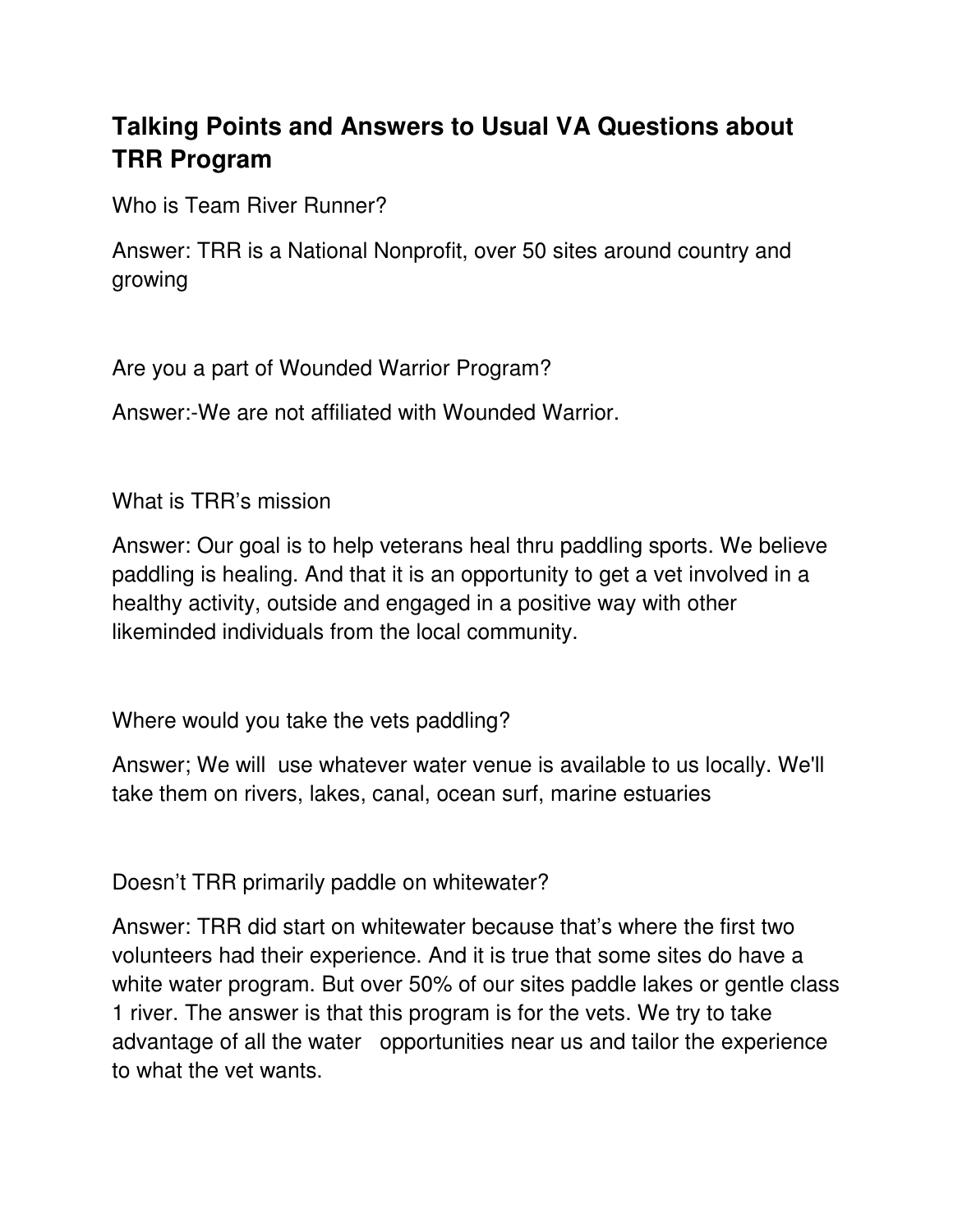What opportunities might be available?

Answer: Some vets have limited motion abilities or have some anxiety about water, so we try to provide gentle touring outings that emphasizes being outdoors and enjoying nature. We provide the watercraft that is suitable for that person, which may be a touring recreational kayak with an open cockpit or a sit on top. Other vets may be interested in individual flat water racing, and some in competition in team activities oriented like water polo or water football. And yes some vets find increasing their boating skills on white water to be very rewarding.

How about safety? How do you handle this?

Answer: Safety is first, fun is second. We always have our vets wear personal floatation vests, and where appropriate (rivers) we have them wear helmets. What TRR brings to the program is experienced paddlers, with a caring, nurturing attitude and a desire to give a good experience to the vet. We want the vet to feel comfortable, yet learning something new that motivates them to what to be more engaged. We do that that by providing a safe environment, knowing the desires of the vet, matching their capabilities to the appropriate water and weather conditions, making sure we are correctly staffed with right number of volunteers per outing.

Do this costs anything?

Answer: There are a no costs to VA or vets, TRR pays all expenses all expenses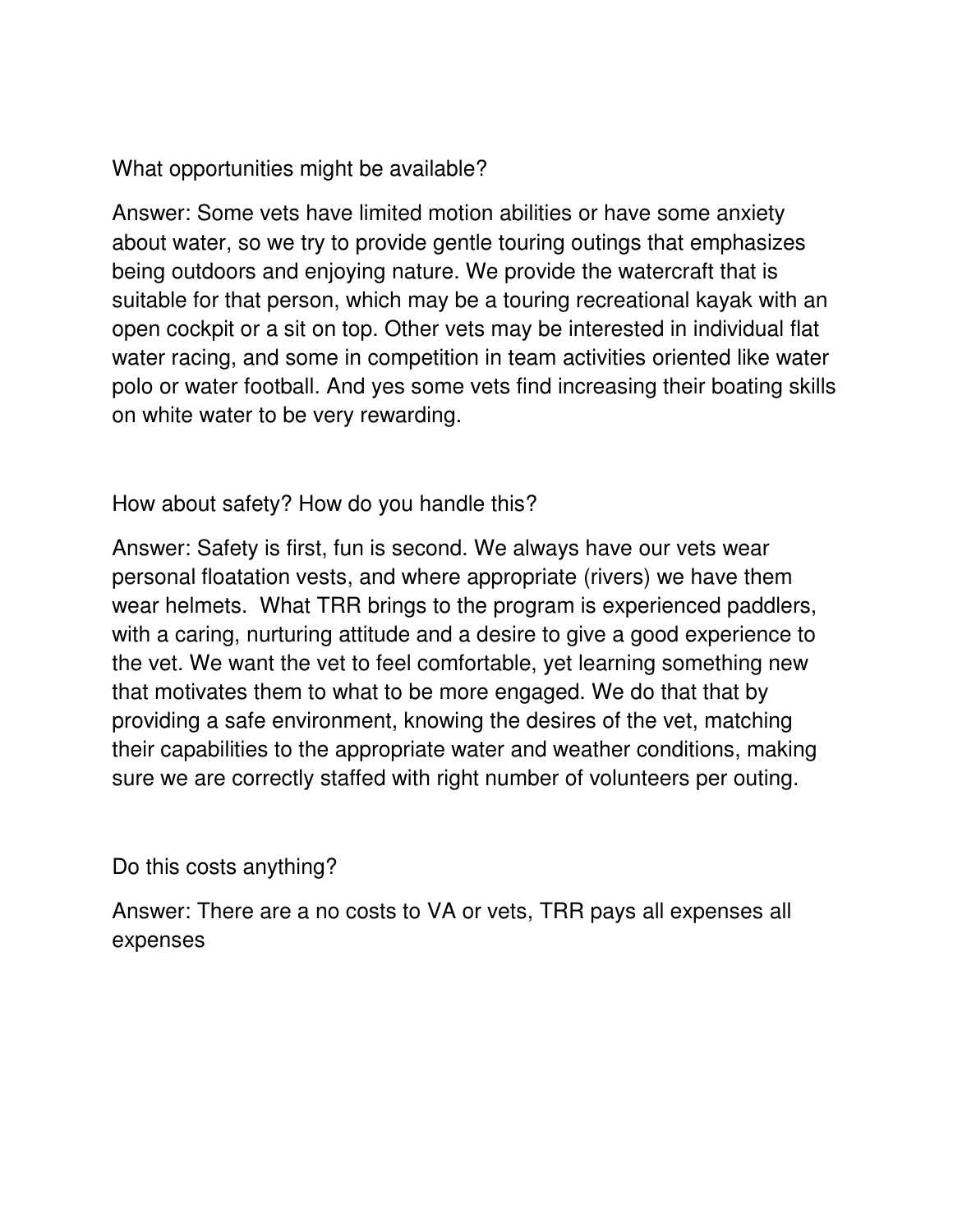How about insurance?

Answer: TRR provides liability insurance for our volunteers and pool.

## How often do you paddle?

Answer: We aim for weekly paddling sessions because we believe weekly activity provides the right frequency to keep a vet motivated, to build confidence and in a stair stepping style, increase their skill base. However, the availability of a pool and volunteers as well as the desires of the veterans end up determining the realistic frequency of paddling.

Do you use a pool?

Answer: We don't have to use a pool. However, they are handy during winter months and even during summer time they provide a sheltered controlled environment that is great for instructing.

Does TRR conduct any trips other than local trips?

Answer: Yes, we try to promote regional trips where TRR sites in a region join together for a day or more and paddle together and TRR offers 7-8 national trips a year that we pay for. The regional and national trips are great as they introduce vets to other vets, they also a new paddling opportunity.

Do you support the VA Summer Games?

Answer; Yes, we are at VA Summer and Winter games.